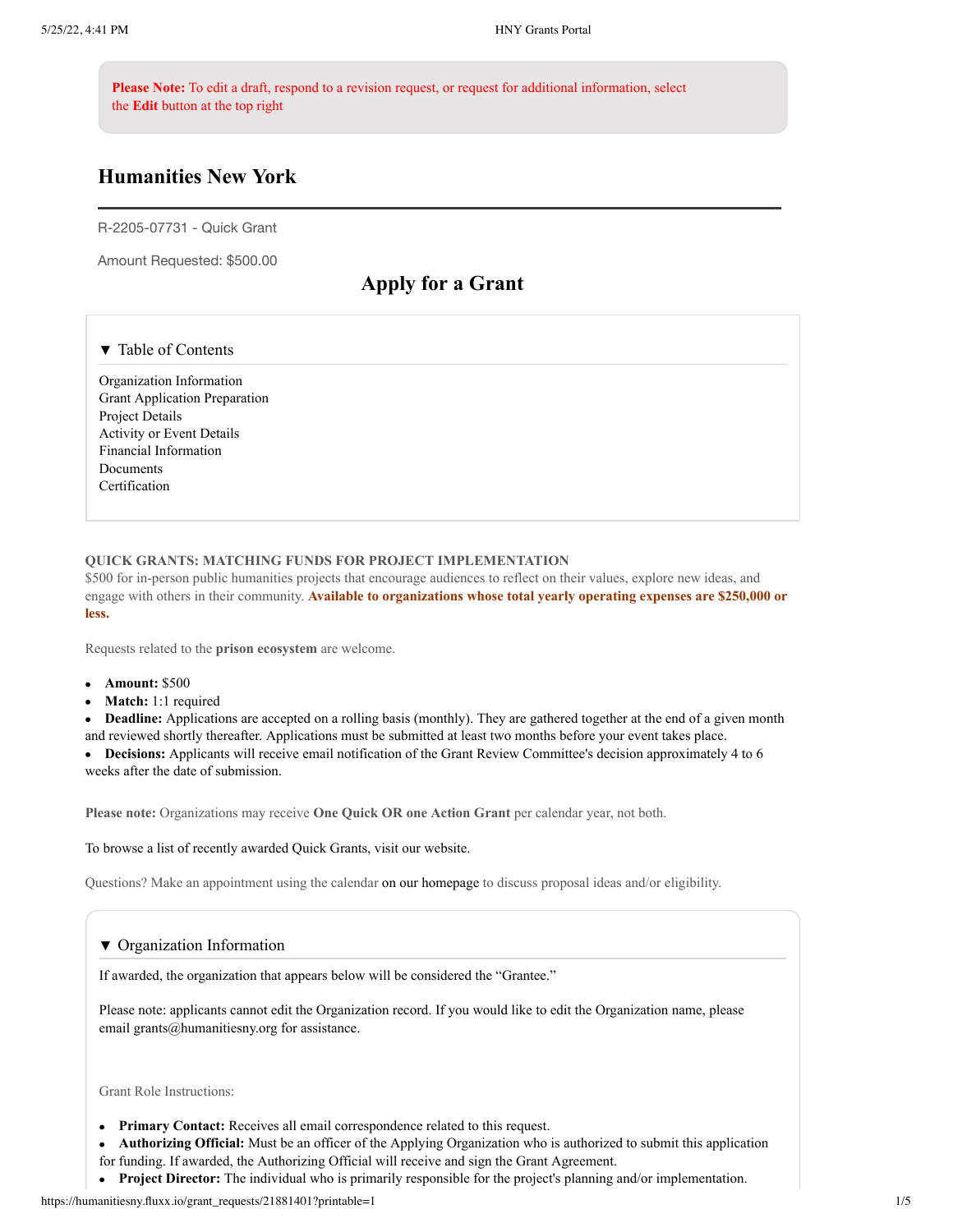**Finance Officer (FO):** Receives and administers the grant funds, if awarded.*The FO should not be the same as the Project Director.*

**Organization:** Humanities New York

**Is your Organization Operating Budget Less than 250K?**

**Primary Grant Contact:**

**Authorizing Official:**

**Project Director:**

**Finance Officer:**

If the individual fulfilling one of these roles does not display in the options above, please provide their contact information in the fields below. Please include the individual's **first and last name, title, organization, email address, and phone number**. If awarded, grants staff will add them to the grant portal on your behalf. **Authorizing Official:**

**Project Director:**

**Finance Officer:**

#### ▼ Grant Application Preparation

Did you read the Grant Guidelines before beginning the application?

#### **Grant Guidelines Acknowledgement:**

Phone appointments are not required but are encouraged, particularly for first-time applicants. You can request an appointment on our website.

Did you or a member of your Project Team have a phone appointment with HNY staff before applying?

#### **Appointment Acknowledgement:**

#### ▼ Project Details

Provide the title you will likely use when marketing the project.

### **Project Title:**

Provide a brief (one or two sentence) summary of your proposed project. HNY will use this description in our press releases if your request is awarded. **Project Abstract:**

**Describe what your project is about. Explain why the theme or topic is important to explore right now and why the humanities are central to this exploration. Be sure to describe the format of your project.**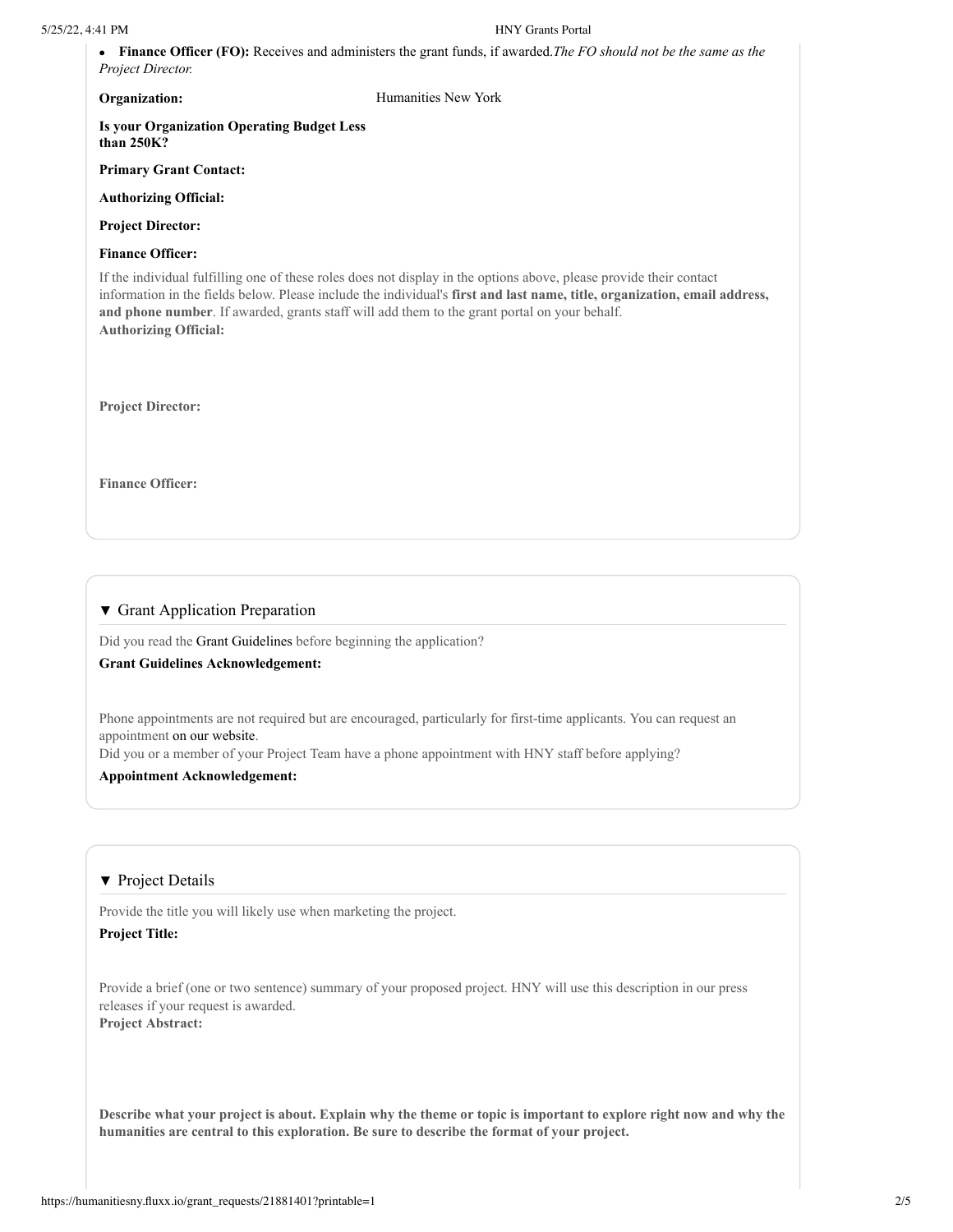**Project Description:**

#### **How many of the partners have humanities expertise?**

In the field below, identify the relevant individuals and organizational partners who will contribute to the project's success. Describe each partner's roles and responsibilities. *Be sure to indicate which project team members have humanities expertise and how this expertise will benefit the work.*

**Project Team and Partners:**

# Activity or Event Details

Enter the number of activities and/or events that will result from this grant in the field below.

# **Number of Activities and/or Events:**

**Activities and/or Events Type** Are the Activities/Events Virtual, In-Person, or Both?

**Event Dates:**

#### **Venues**

List all venues where your project will take place, including addresses. If one or more of your venues is not confirmed, please explain.

Do all venues for this project meet ADA accessibility standards?

#### **ADA Accessibility Standards:**

Indicate how much the public will pay to participate in your program. If there is a sliding scale or discounts are offered, include all prices.

**Program Admission Fee:**

Provide the total estimated number of participants for all project activities.

# **Estimated In-Person Attendees:**

The following question is not designed to assess marketing or social media reach. Provide the estimated number of individuals who will interact with project content online, virtually, or broadcast.

## **Estimated Virtual Attendees:**

**Covid-19 Contingency Plans**

Uncertainty is a defining characteristic of the coronavirus: either the pandemic will continue into next year or a new vaccine will bring it to an abrupt end. What are your plans for adapting to this ever-evolving public-health crisis?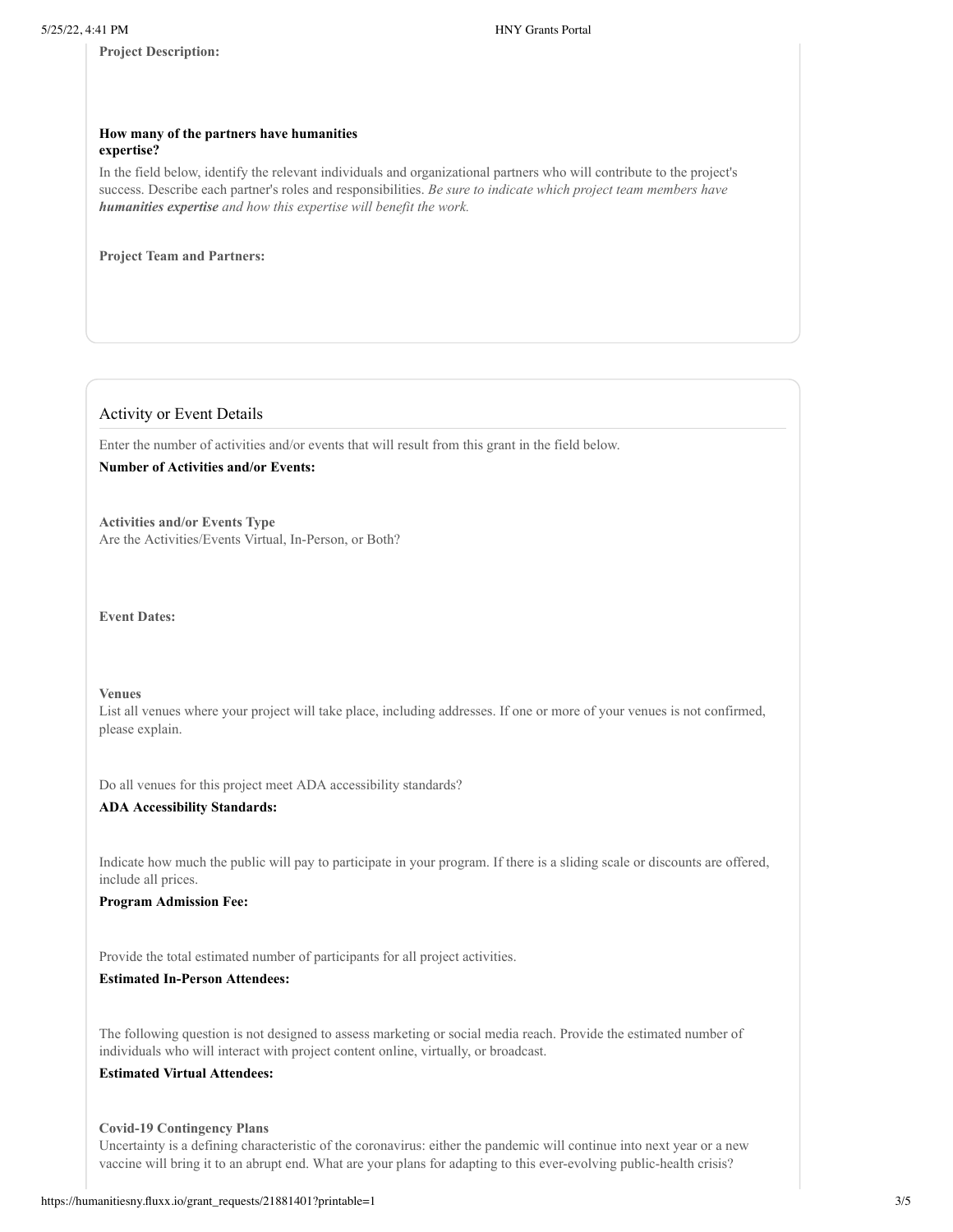#### ▼ Financial Information

**Quick Grant** requests (\$500) require a minimum 1:1 match. Put another way, *Quick Grants can fund no more than 50% of a project's expenses*. The match may come from a combination of cash and in-kind sources. Be sure to value staff and volunteer time. If you have questions about demonstrating the necessary match, please contact grants@humanitiesny.org for assistance.

Applicants may request support for any necessary costs to achieve the proposed scope of work. This includes staff time, scholar honoraria, marketing, and travel.

## Amount Requested: \$500.00

The Total Project Expenses should reflect the full cost of your project, including the value of any in-kind contributions and the expenses that will be paid for with this grant request, if awarded.

#### **Total Project Expenses:** \$0.00

Describe the expenses below. If you prefer, you may submit the budget by using the **Budget Template** and uploading it in the documents section below. You can view a **sample budget here**.

If you elect to use the Budget Template, please upload it **as an Excel doc.** Do not upload the Budget Template as a PDF.

**Initial Project Budget:**

#### ▼ Documents

*Please upload the following documents by selecting the + icon under Request or Organization:*

**Optional Request Document:** You may submit the budget using the Budget Template. You can view a sample budget here.

#### REQUEST DOCUMENTS

**Required Organization Documents:**

If these have not already been uploaded for your organization, please upload the following:

**501c3 Determination Letter:** Upload the 501(c)3 Designation Letter for the Applying Organization. Municipalities and Tribal Governments may provide alternative documentation of their tax-exempt status.

**Org 990 or Operating Budget:** Upload the Applying Organization's most recent 990. If the Applying Organization only files a 990-N, please attach an operating budget for the current fiscal year instead.

501c3 Determination Letter

Org 990 or Operating Budget

ORGANIZATION DOCUMENTS